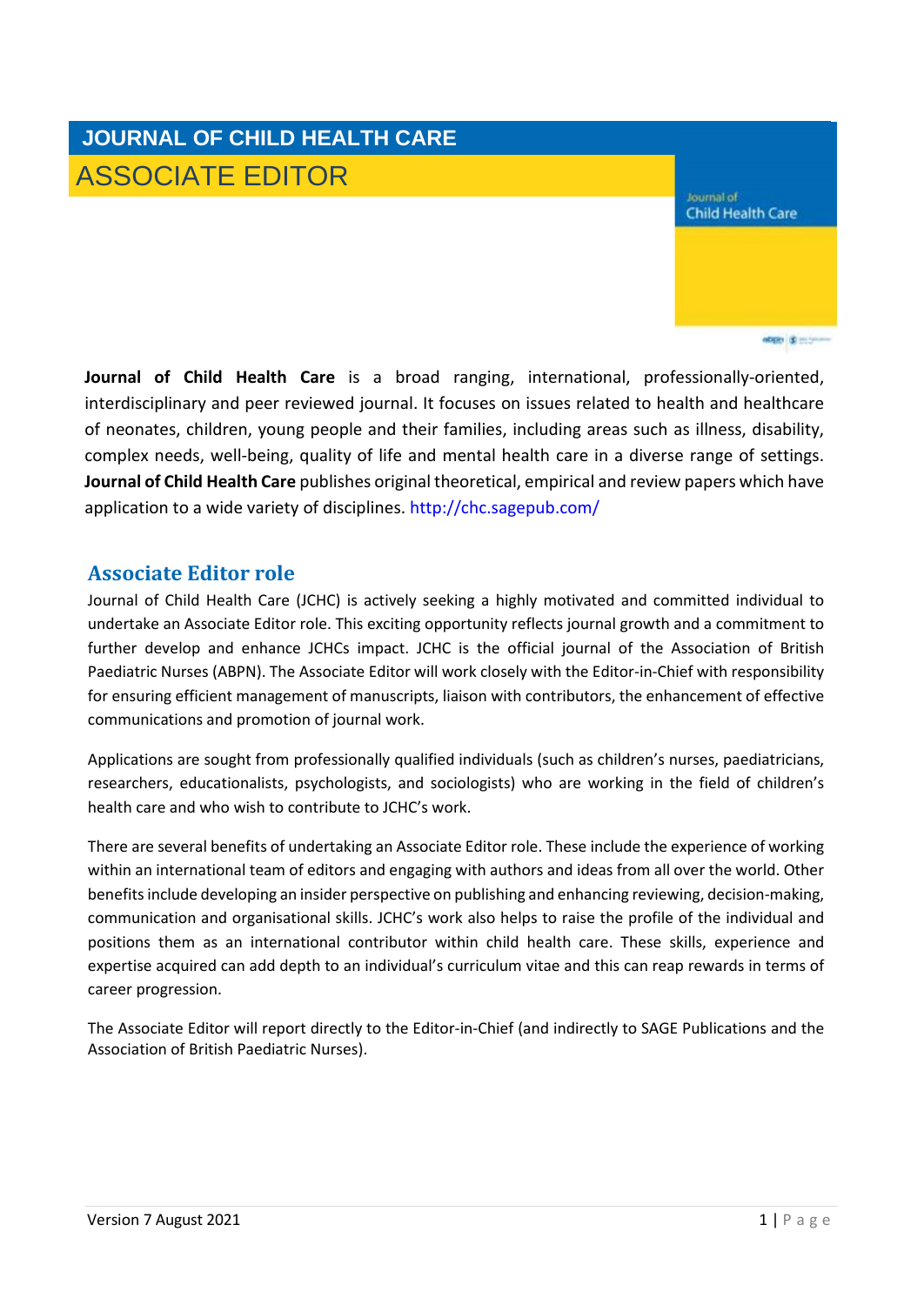## **Application details**

Informal enquiries are welcome – initially by email to Dr. Stephen McKeever [\(chc.pra@sagepub.com\)](mailto:chc.pra@sagepub.com). Applications for Associate Editor role should be made by the submission of:

- a supporting statement which clearly indicates experience/expertise in relation to the core areas of role/responsibility and indicating how essential (and where appropriate desirable) criteria are met. *This application should not run to more than two single sided sheets of paper and font size no smaller than 11 pt.*
- a curriculum vitae
- names and contact details (including email addresses) of two relevant referees who can be approached if necessary.

Applications should be submitted by email with subject line stating 'Application for Associate Editor (JCHC)' to Dr. Stephen McKeever [\(chc.pra@sagepub.com\)](mailto:chc.pra@sagepub.com)

#### **Deadline for submission of applications is 29 th October 2021**

Notification of outcome of applications is intended to be by **12 th November 2021** (subject to receipt of references).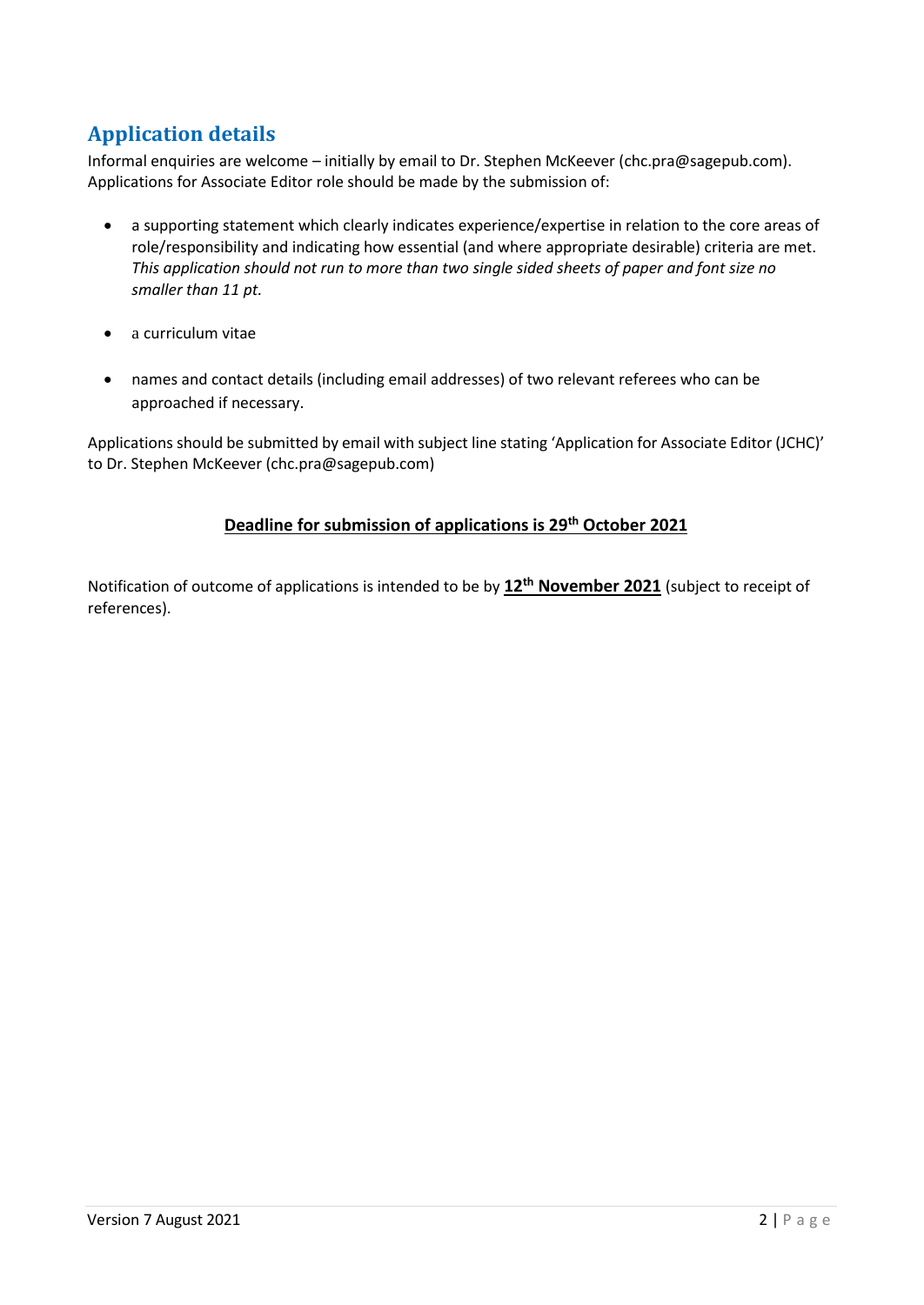### **Job Description: Associate Editor - Roles and responsibilities**

#### **Introduction**

The Associate Editor shall report directly to the Editor-in-Chief, and indirectly to SAGE Publications and Association of British Paediatric Nurses (ABPN). The role and responsibilities of the Associate Editor cover four broad areas:

- Manuscript management: administrative
- Manuscript management: editing
- Strategic management
- Marketing and promoting the work of the journal

Workload and time commitment involved with role is difficult to predict. However, it is likely to be involve around three hours per week.

Journal of Child Health Care uses ScholarOne / SageTrack as its manuscript submission system. Training in the use of ScholarOne / SageTrack will be provided to the successful candidate.

#### **Manuscript management: administrative**

Roles and responsibilities will be to:

- Provide initial scrutiny of submitted papers to determine that they meet the 'technical' requirements for submission
- Attend to author queries and as needed, liaise with editors
- Maintain reviewer and author databases and ensure regular contact with authors and reviewers to facilitate update of contact and specialism details
- Promote effective communications with contributors, reviewers and between editors and members of JCHC's Editorial and International Editorial Board (IEB)
- Maintain contact with members of the IEB to ensure contact and other details are up to date

#### **Manuscript management: editing**

Roles and responsibilities will be to manage a 'caseload of papers' in an editorial capacity undertaking these responsibilities:

- Critically read, and reflect, on each paper assigned to you.
- Invite appropriately experienced professionals to provide manuscript reviews
- Provide constructive author feedback with due consideration of reviewer comments and recommendations. Provide encouragement, where appropriate, to authors to resubmit.
- Synthesise recommendations from reviewers and propose recommendations for papers within the review process in relation to whether they should be rejected, revised (minor/major) or considered for acceptance.
- Work collegiately with authors to provide them with a supportive environment whilst they are within JCHC's 'system'
- Work collegiately and supportively with reviewers providing feedback, as appropriate, and facilitating their involvement with JCHC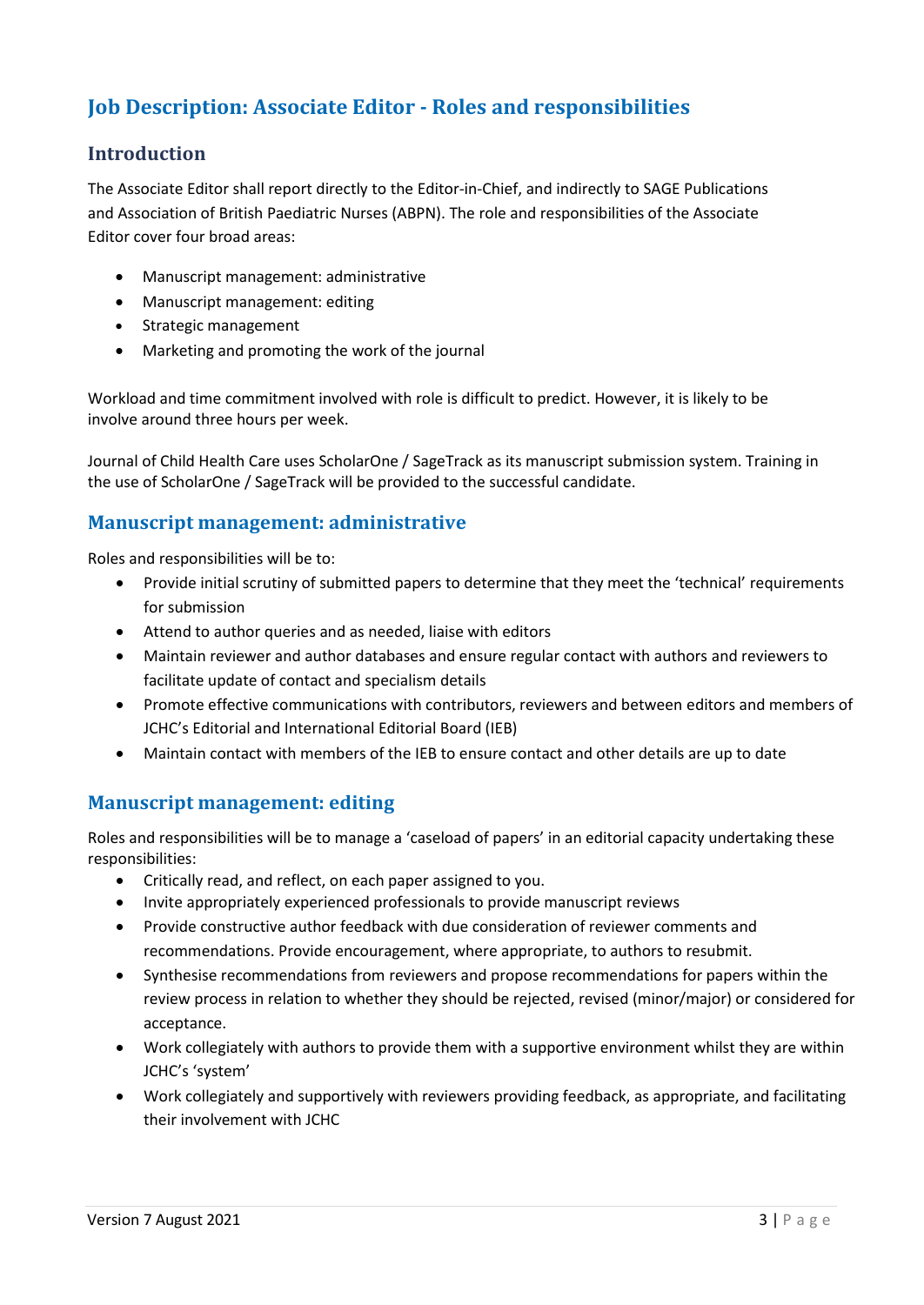#### **Strategic Management**

Roles and responsibilities will be to:

- Contribute via meetings and dialogue (face-to-face, as appropriate or through electronic media such as Teams, Zoom, email etc.) to the strategic development of JCHC
- Adopt a reflective stance and provide advice to the Editor-in-Chief, Publisher, Editorial Board, and ABPN on editorial issues and other strategic and marketing points
- Attend or otherwise contribute to Editorial Board meetings
- Consider ways of further enhancing the internationality and multidisciplinary nature of JCHC and how these could be implemented.
- Identify ways of enhancing journal impact factor.
- Advise on new appointments to Editorial and International Editorial Board

#### **Marketing and Promotion**

Roles and responsibilities will be to:

- Act as an ambassador for JCHC, ABPN, and Sage Publications and to promote the journal (as appropriate) when undertaking any professional activity.
- Represent the journal, as appropriate, at conferences, workshops etc.
- Promote JCHC and identify opportunities for marketing.
- Increase JCHC profile and prestige through social media such as Twitter.